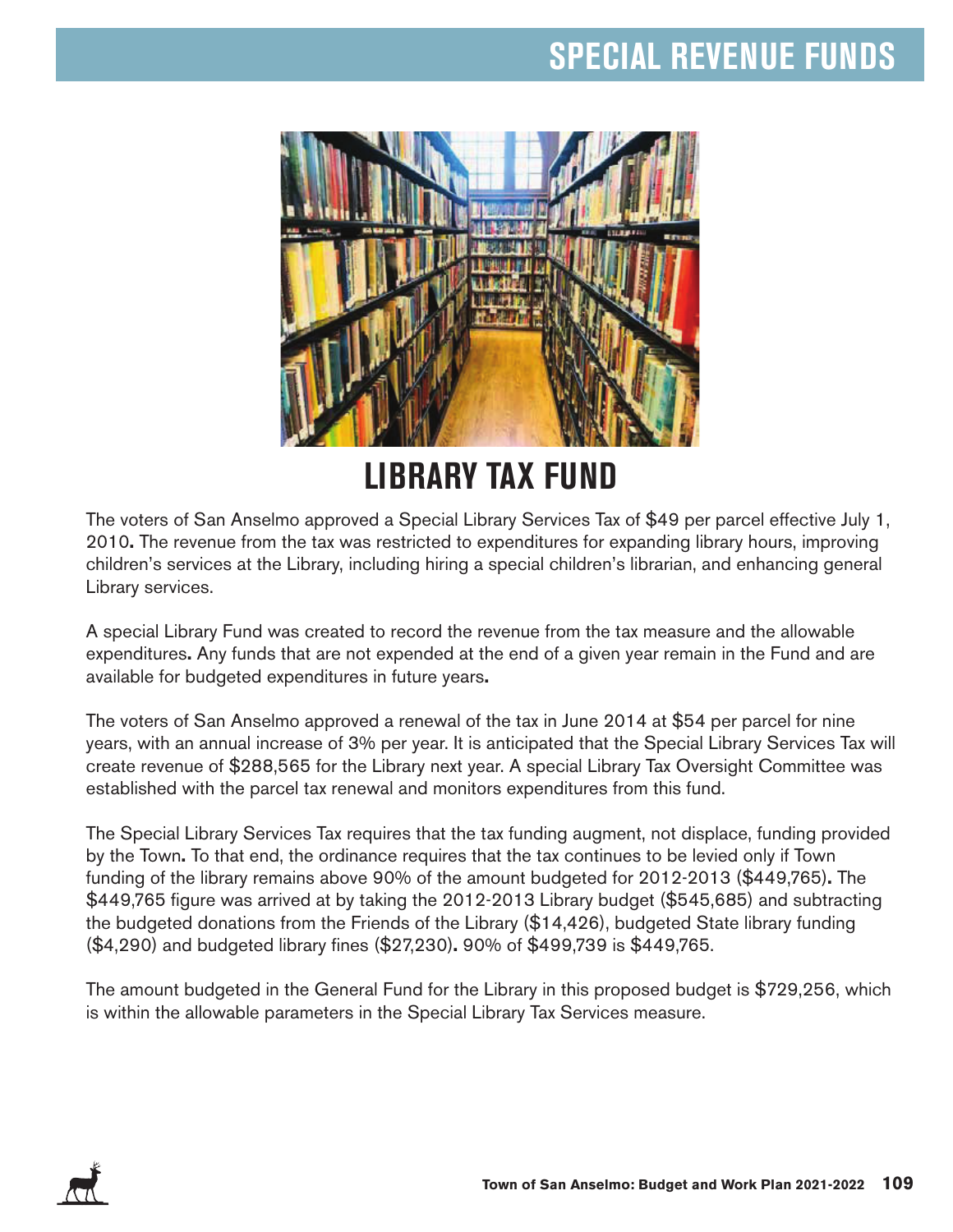# **LIBRARY TAX FUND**

#### **2020-21 HIGHLIGHTS**

- Pivoted from traditional library service to promoting online services, creating new activities, and establishing a YouTube channel.
- Reinvented the Hoot, the library monthly e-newsletter, to a thrice weekly communication with patrons. Refashioned it again, as needs changed, to twice a week.
- Expanded e-book and e-audio collections to serve the needs of all patrons.
- Increased digital resources to include NewsBank, Wall Street Journal, JobNow/VetNow, Consumer Reports online and at-home access for Ancestry.com.
- Learned Zoom, Microsoft Teams, and GoTo meeting technology to communicate with staff, patrons and Boards/Commissions.
- Experimented with and offered LibraryHelp, online live chat functionality to assist patrons during shelter at home.
- Applied Zoom technology to create, promote, and host Library programs for patrons of all ages.
- Designed, introduced, and implemented curbside services, including the use of Google Voice for communicating with patrons via text messages.
- Trained on and implemented Beanstack software for online reading programs/challenges for patrons of all ages.
- Prepared Grab and Go craft kits for children at the rate of 50 every week since September 2020.
- Reimagined access to library physical collections by developing Book Bundle requests for patrons of all ages.

#### **LABOR**

| <b>Title</b>             | 2019-20 | 2020-21 | 2021-22 |
|--------------------------|---------|---------|---------|
| Children's Librarian     | 1.00    | 1.00    | 1.00    |
| <b>Library Assistant</b> | 0.53    | 0.53    | 1.00    |
| Senior Library Assistant | 0.20    | 0.20    | 0.20    |
| <b>Total</b>             | 1.73    | 1.73    | 2.20    |

### **SERVICES AND SUPPLIES**

- **MARINet** Membership in Link Plus, a Statewide inter-library loan service (\$4,061) and additional databases, such as Mango Language, and Overdrive e-books.
- **Equipment Maintenance** Maintenance of computers (\$1,500)
- **Internet** CENIC (Corporation for Education Network Initiatives in California) High speed Internet (\$11,353).
- **Materials** Print and digital books, magazines, newspapers, and film (\$35,200).
- **Outside Services** Program and special events expenditures (\$250).
- **Department Supplies** Postage, copy paper, and miscellaneous supplies, cataloging, circulation, and materials repair supplies (\$10,000).

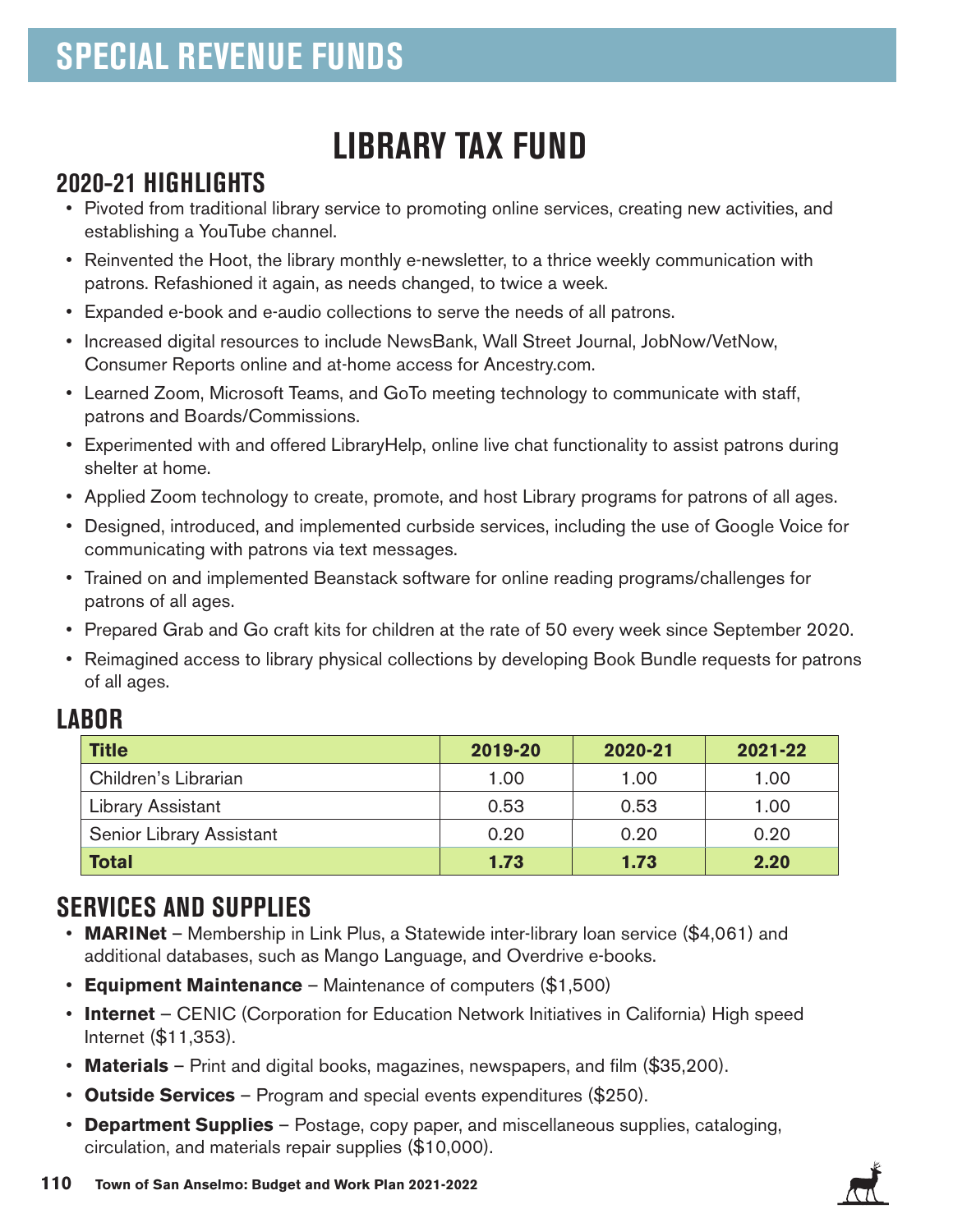| <b>TOWN OF SAN ANSELMO</b><br><b>LIBRARY TAX FUND</b><br><b>FISCAL YEAR 2021-2022</b> |           |                   |             |               |  |  |  |
|---------------------------------------------------------------------------------------|-----------|-------------------|-------------|---------------|--|--|--|
| <b>Description</b>                                                                    | 2019-2020 | 2020-2021         |             | 2021-2022     |  |  |  |
|                                                                                       | Actual    | <b>Rev Budget</b> | Est. Actual | <b>Budget</b> |  |  |  |
| <b>BEGINNING BALANCE</b>                                                              | 24,780    | 72,788            | 72,788      | 79,844        |  |  |  |
| <b>REVENUE</b>                                                                        |           |                   |             |               |  |  |  |
| Revenue                                                                               | 274,105   | 280,160           | 280,160     | 288,565       |  |  |  |
| <b>TOTAL REVENUE</b>                                                                  | 274,105   | 280,160           | 280,160     | 288,565       |  |  |  |
| <b>TOTAL RESOURCES</b>                                                                | 298,885   | 352,948           | 352,948     | 368,409       |  |  |  |
| <b>EXPENDITURES</b>                                                                   |           |                   |             |               |  |  |  |
| <b>TOTAL EXPENDITURES</b>                                                             | 226,097   | 275,397           | 273,105     | 322,373       |  |  |  |
| Net Increase/(Decrease)                                                               | 48,008    | 4,763             | 7,055       | (33, 808)     |  |  |  |
|                                                                                       |           |                   |             |               |  |  |  |
| <b>ENDING BALANCE</b>                                                                 | 72,788    | 77,551            | 79,844      | 46,035        |  |  |  |
|                                                                                       |           |                   |             |               |  |  |  |
| <b>TOTAL BUDGET</b>                                                                   | 298,885   | 352,948           | 352,948     | 368,409       |  |  |  |